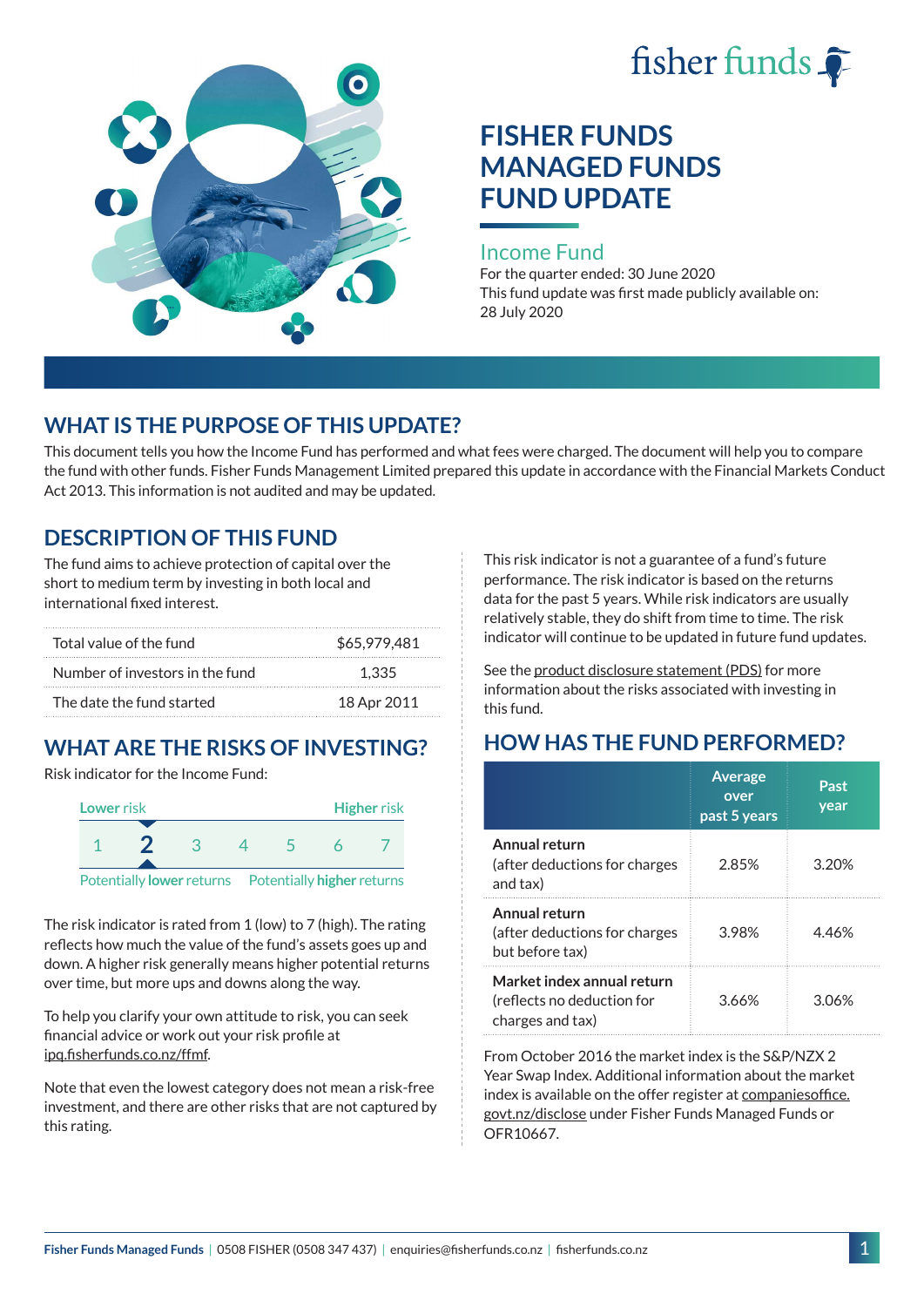### **ANNUAL RETURN GRAPH**



This shows the return after fund charges and tax for each year ending 31 March since the fund started. The last bar shows the average annual return since the fund started, up to 30 June 2020.

**Important:** This does not tell you how the fund will perform in the future.

Returns in this update are after tax at the highest prescribed investor rate (PIR) of tax for an individual New Zealand resident. Your tax may be lower. The market index return reflects no deduction for charges and tax.

### **WHAT FEES ARE INVESTORS CHARGED?**

Investors in the Income Fund are charged fund charges that include GST. In the year to 31 March 2020 these were:

|                                                | % of net asset value |
|------------------------------------------------|----------------------|
| <b>Total fund charges</b>                      | $1.03\%$             |
| Which are made up of:                          |                      |
| Total management and<br>administration charges | 1 0.3%້              |
| Inding:                                        |                      |
| Manager's basic fee                            | 0.86%                |
| Other management and<br>administration charges | 0.17%                |
| <b>Total performance-based fees</b>            |                      |

\* As a result of a decrease in the Manager's basic fee to 0.76% on 22 August 2019, the estimated annual fund charge that is likely to be charged in the future is 0.93%.

Small differences in fees and charges can have a big impact on your investment over the long term.

#### **EXAMPLE OF HOW THIS APPLIES TO AN INVESTOR**

Katie had \$10,000 in the fund at the start of the year and did not make any further contributions. At the end of the year, Katie received a return after fund charges were deducted of \$320 (that is 3.20% of her initial \$10,000). Katie did not pay other charges. This gives Katie a total return after tax of \$320 for the year.

### **WHAT DOES THE FUND INVEST IN?**

#### **Actual investment mix**

This shows the types of assets that the fund invests in.



#### **Target investment mix**

This shows the mix of assets that the fund generally intends to invest in.